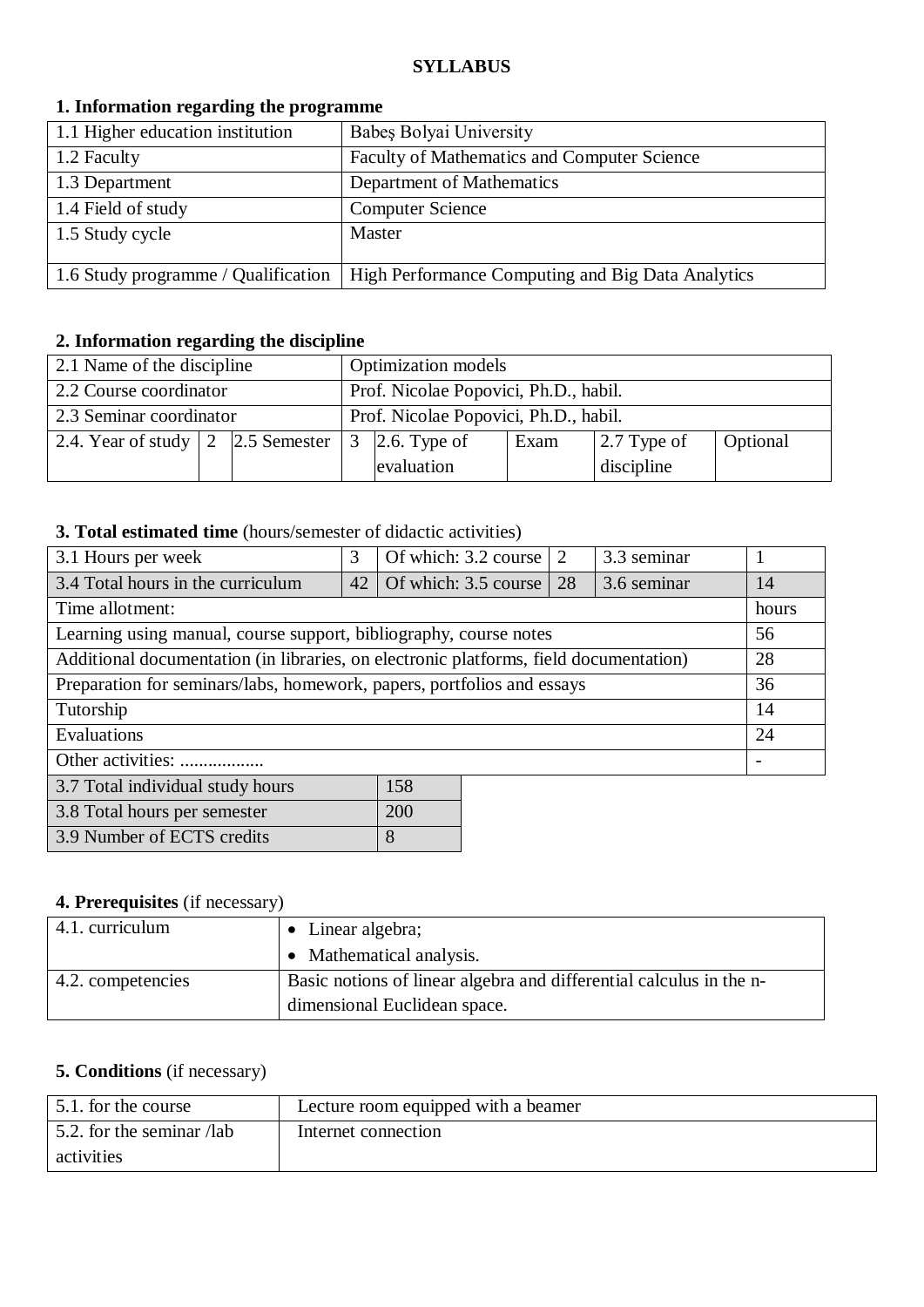# **6. Specific competencies acquired**

| Professional<br>competencies | To understand, in-depth, some concepts and results of optimization theory.<br>Ability to use mathematical methods and implementable algorithms for solving practical<br>optimization problems.                                                         |
|------------------------------|--------------------------------------------------------------------------------------------------------------------------------------------------------------------------------------------------------------------------------------------------------|
| Transversal<br>competencies  | To apply rigorous and efficient work rules, by adopting a responsible attitude towards the<br>scientific and didactic activities. To develop the own creative potential in specific areas,<br>following the professional ethical norms and principles. |

## **7. Objectives of the discipline** (outcome of the acquired competencies)

| 7.1 General objective of the  | The aim of this course is to present several classes of practical optimization |  |  |
|-------------------------------|--------------------------------------------------------------------------------|--|--|
| discipline                    | models along with numerical solution algorithms.                               |  |  |
| 7.2 Specific objective of the | Students should acquire knowledge about:                                       |  |  |
| discipline                    | Scalar optimization;                                                           |  |  |
|                               | Vector (multicriteria) optimization;                                           |  |  |
|                               | Dynamic optimization.                                                          |  |  |

## **8. Content**

| 8.1 Course                                       | Teaching methods    | Remarks |
|--------------------------------------------------|---------------------|---------|
| 1. Linear optimization models; Duality theorems  | Direct instruction, |         |
|                                                  | mathematical proof, |         |
|                                                  | exemplification     |         |
| 2. The Simplex algorithm in primal form          | Direct instruction, |         |
|                                                  | mathematical proof, |         |
|                                                  | exemplification     |         |
| 3. The Simplex algorithm in dual form            | Direct instruction, |         |
|                                                  | mathematical proof, |         |
|                                                  | exemplification     |         |
| 4. Extended linear optimization problems         | Direct instruction, |         |
|                                                  | mathematical proof, |         |
|                                                  | exemplification     |         |
| 5. Integer optimization problems                 | Direct instruction, |         |
|                                                  | mathematical proof, |         |
|                                                  | exemplification     |         |
| 6. Matrix games                                  | Direct instruction, |         |
|                                                  | mathematical proof, |         |
|                                                  | exemplification     |         |
| 7. Matrix games via linear optimization problems | Direct instruction. |         |
|                                                  | mathematical proof, |         |
|                                                  | exemplification     |         |
| 8. Convex optimization models                    | Direct instruction, |         |
|                                                  | mathematical proof, |         |
|                                                  | exemplification     |         |
| 9. The cutting-hyperplanes method                | Direct instruction, |         |
|                                                  | mathematical proof, |         |
|                                                  | exemplification     |         |
| 10. The best approximation problem               | Direct instruction, |         |
|                                                  | mathematical proof, |         |
|                                                  | exemplification     |         |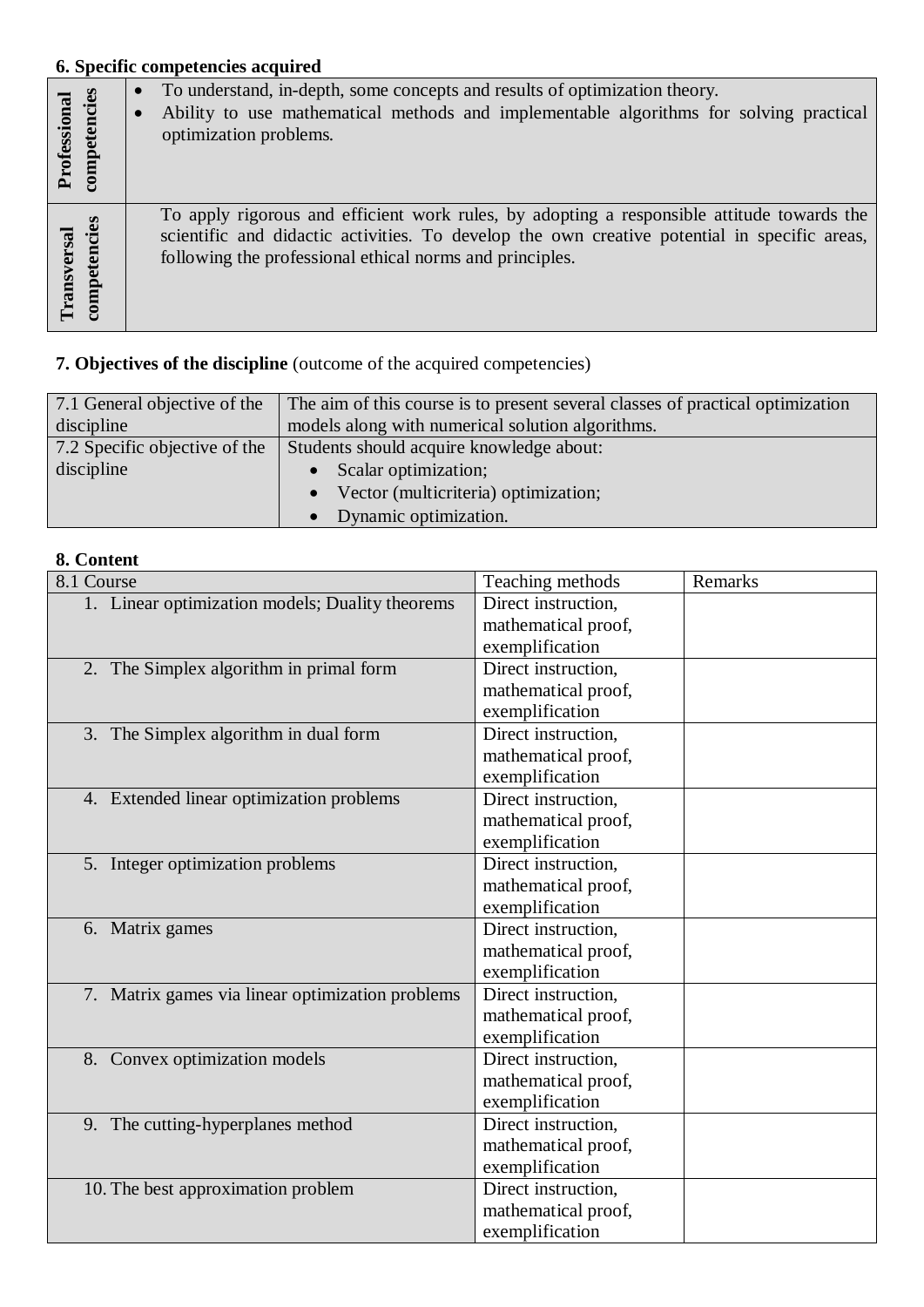| 11. Multicriteria optimization models        | Direct instruction, |
|----------------------------------------------|---------------------|
|                                              | mathematical proof, |
|                                              | exemplification     |
| 12. Multicriteria location problems          | Direct instruction, |
|                                              | mathematical proof, |
|                                              | exemplification     |
| 13. Dynamic optimization models              | Direct instruction, |
|                                              | mathematical proof, |
|                                              | exemplification     |
| 14. Network traffic flow optimization models | Direct instruction, |
|                                              | mathematical proof, |
|                                              | exemplification     |

Bibliography

1. BOYD, S., VANDENBERGHE, L.: Convex Optimization, Cambridge University Press, 2004.

- 2. BRECKNER, W.W.: Cercetare operaţională, Universitatea "Babeş-Bolyai", Facultatea de Matematică, Cluj-Napoca, 1981.
- 3. EHRGOT, M.: Multicriteria Optimization. Springer, Berlin Heidelberg New York, 2005.
- 4. LOWNDES, V., BERRY, S., PARKES, C., BAGDASAR, O., POPOVICI, N.: Further Use of Heuristic Methods, Chapter 7 in: Berry, S., Lowndes, V., Trovati, M. (Eds.), Guide to Computational Modelling for Decision Processes: Theory, Algorithms, Techniques and Applications, Springer, 2017.
- 5. POPOVICI, N.: Optimizare vectorială, Casa Carţii de Ştiinţă, Cluj-Napoca, 2005.
- 6. VANDERBEI, R.: Linear Programming. Foundations and Extensions, Springer, Boston, 2008.

| 8.2 Seminar                                     | Teaching methods     | Remarks |
|-------------------------------------------------|----------------------|---------|
| 1. Linear optimization problems solved by means | Problem-based        | 2 hours |
| of the Simplex algorithm in primal form.        | instruction, debate, |         |
|                                                 | mathematical proofs  |         |
| 2. Linear optimization problems solved by means | Problem-based        | 2 hours |
| of the Simplex algorithm in dual form.          | instruction, debate, |         |
|                                                 | mathematical proofs  |         |
| 3. Integer optimization problems solved by the  | Problem-based        | 2 hours |
| Gomory's method.                                | instruction, debate, |         |
|                                                 | mathematical proofs  |         |
| 4. Matrix games solved via linear optimization. | Problem-based        | 2 hours |
|                                                 | instruction, debate, |         |
|                                                 | mathematical proofs  |         |
| 5. Convex optimization problems solved by the   | Problem-based        | 2 hours |
| cutting-hyperplanes method                      | instruction, debate, |         |
|                                                 | mathematical proofs  |         |
| 6. Multicriteria linear optimization problems   | Problem-based        | 2 hours |
| solved by scalarization methods                 | instruction, debate, |         |
|                                                 | mathematical proofs  |         |
| 7. Network-type dynamic optimization problems   | Problem-based        | 2 hours |
|                                                 | instruction, debate, |         |
|                                                 | mathematical proofs  |         |

Bibliography

1. BRECKNER, B.E., POPOVICI, N.: Probleme de cercetare operaţională, EFES, Cluj-Napoca, 2006.

2. BRECKNER, W.W., DUCA, D.: Culegere de probleme de cercetare operationala, Universitatea Babes-Bolyai, Facultatea de Matematica, Cluj-Napoca, 1983.

3. MORDUKHOVICH, B.S., NAM, N.M., An easy path to convex analysis and applications, Morgan & Claypool Publishers, Milton Keynes, 2014.